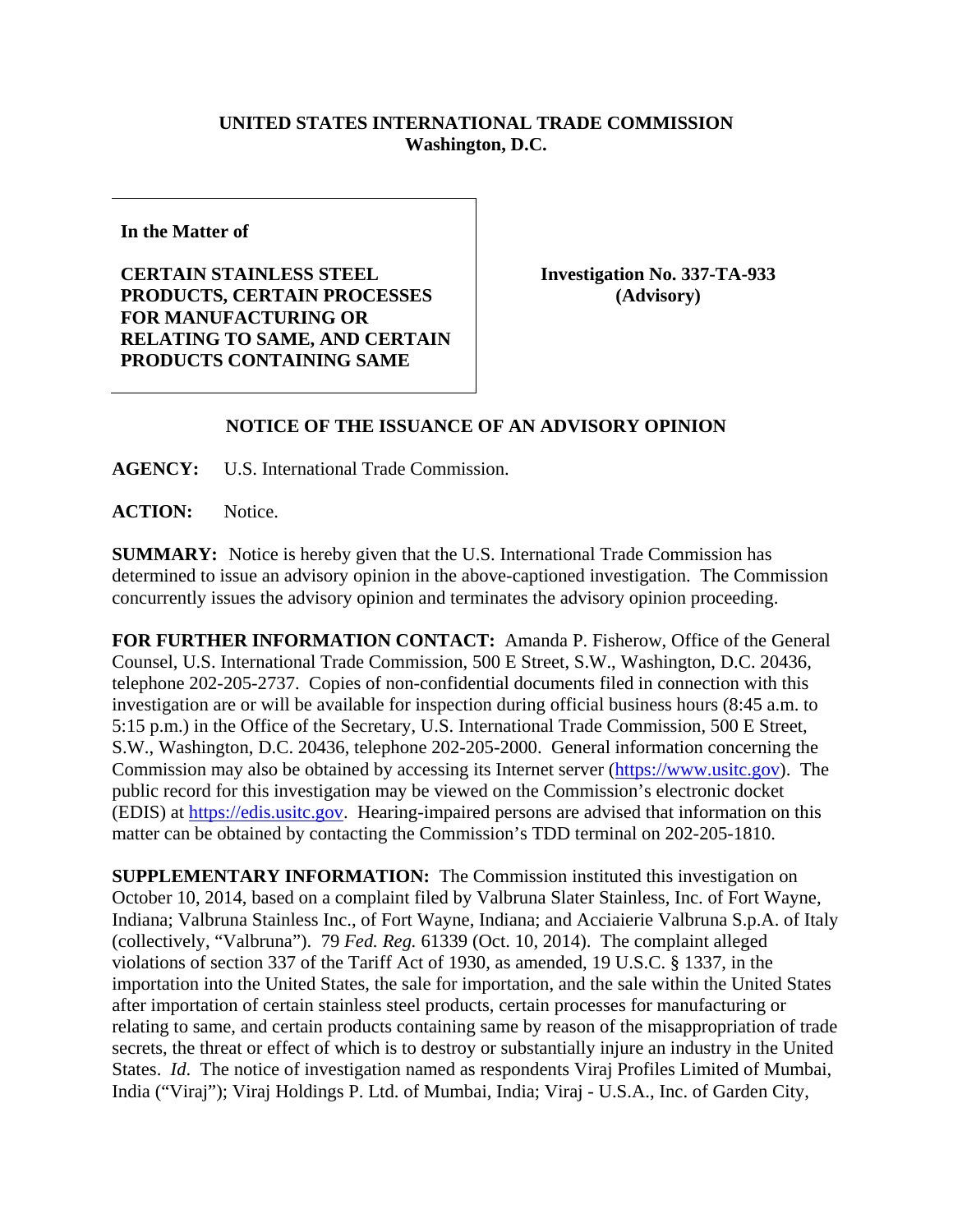New York; Flanschenwerk Bebitz GmbH of Könnern, Germany; Bebitz Flanges Works Pvt. Ltd. of Maharashtra, India; Bebitz U.S.A. of Garden City, New York; and Ta Chen Stainless Pipe Co., Ltd. of Tainan, Taiwan and Ta Chen International, Inc. of Long Beach, California. *Id*. The Office of Unfair Import Investigations also was named as a party to the investigation. *Id*.

On December 8, 2015, the administrative law judge ("ALJ") (Judge Essex) issued an initial determination ("ID") (Order No. 17) finding Viraj in default for spoliation of evidence and ordering the disgorgement of complainants' operating practices in Viraj's possession. On February 8, 2016, the Commission determined to review Order No. 17, and, in its notice of review, determined to affirm the default finding against Viraj. 81 *Fed. Reg.* 7584 (Feb. 12, 2016). The Commission also requested briefing from the parties on certain other issues on review, and requested briefing from the parties, interested government agencies, and any other interested persons on the issues of remedy, the public interest, and bonding. *Id.* 

On April 4, 2016, the Commission determined not to review an ID (Order No. 19) granting Valbruna's motion for partial termination of the investigation based on withdrawal of the complaint against all respondents except Viraj. Notice (Apr. 4, 2016).

On May 25, 2016, the Commission modified the reasoning underlying the default finding in Order No. 17 and vacated the ID's disgorgement order. The Commission terminated the investigation with a finding of violation of section 337 as to Viraj. The Commission also issued a limited exclusion order and a cease and desist order.

On June 22, 2016, Viraj filed a request for an advisory opinion pursuant to Commission Rule 210.79. On July 6, 2016, Valbruna opposed the request. On July 13, 2016, Viraj filed a motion for leave to file a reply to Valbruna's opposition. On July 21, 2016, Valbruna filed an opposition to Viraj's motion. The Commission grants Viraj's motion.

 The Commission has determined that Viraj's request complies with the requirements for issuance of an advisory opinion under Commission Rule 210.79. Accordingly, the Commission has determined to issue an advisory opinion.

 Having considered the parties' filings, the Commission has determined that Viraj has not provided sufficient information to determine whether any stainless steel products sought to be imported by Viraj would be covered by the limited exclusion order. The Commission's opinion on violation requires that Viraj establish "that *specific products* that it seeks to import are not manufactured using any of the trade secrets identified in Valbruna's complaint." Comm'n Op. at 31. Here, Viraj has not provided sufficient information to establish that specific stainless steel products would be manufactured without the benefit of Valbruna's trade secrets. The reasons for the Commission's determinations are set forth in the accompanying Advisory Opinion.